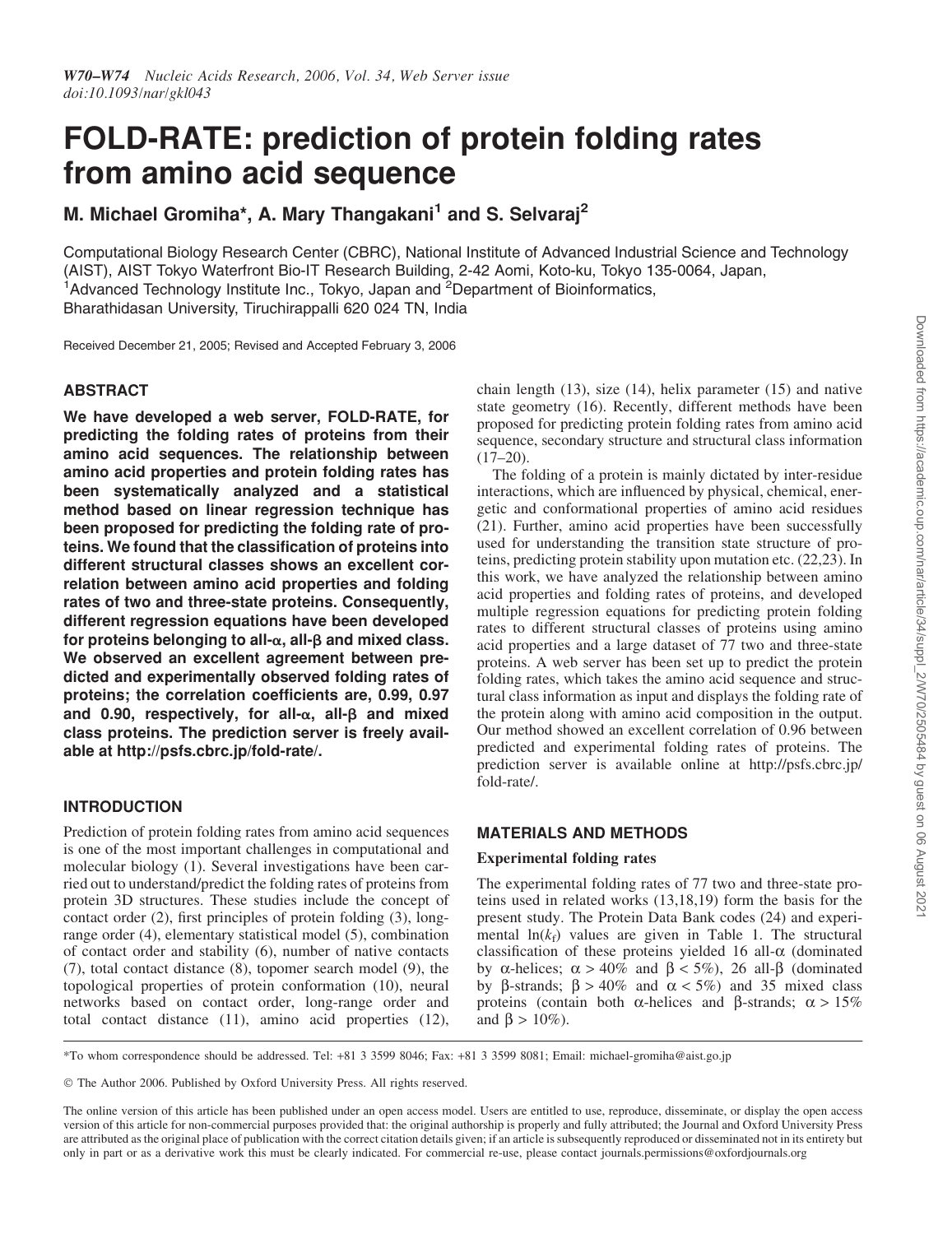Table 1. Predicted folding rates in a set of 77 two and three-state proteins

| PDB code               | Experimental <sup>a</sup> | $ln(k_f)$ predicted | Deviation          |
|------------------------|---------------------------|---------------------|--------------------|
| All- $\alpha$ proteins |                           |                     |                    |
| 1LMB                   | 8.50                      | 8.45                | 0.05               |
| 2ABD                   | 6.55                      | 6.33                | 0.22               |
| 1IMQ<br>2PDD           | 7.31<br>9.80              | 7.20<br>9.54        | 0.11               |
| 1HRC                   | 8.76                      | 8.66                | 0.26<br>0.10       |
| 1YCC                   | 9.62                      | 9.74                | $-0.12$            |
| 256B                   | 12.20                     | 12.42               | $-0.22$            |
| 1VII                   | 11.52                     | 11.47               | 0.05               |
| 1BDD                   | 11.75                     | 11.72               | 0.03               |
| 118W                   | 1.61                      | 1.61                | 0.00               |
| 1ENH                   | 10.53                     | 10.49               | 0.04               |
| 1EBD<br>1A6N           | 9.68<br>1.10              | 9.90<br>1.20        | $-0.22$<br>$-0.10$ |
| <i>ICEI</i>            | 5.80                      | 5.95                | $-0.15$            |
| 2CRO                   | 3.70                      | 3.82                | $-0.12$            |
| 2A5E                   | 3.50                      | 3.43                | 0.07               |
| $All-\beta$ proteins   |                           |                     |                    |
| 1NYF                   | 4.54                      | 4.34                | 0.20               |
| 1PKS                   | $-1.05$                   | $-0.62$             | $-0.43$            |
| 1SHG                   | 1.41                      | 1.57                | $-0.16$            |
| 1SRL<br>1FNF-9         | 4.04<br>$-0.91$           | 4.09<br>$-0.96$     | $-0.05$<br>0.05    |
| 1TEN                   | 1.06                      | 1.22                | $-0.16$            |
| 1WIT                   | 0.41                      | 0.18                | 0.23               |
| 1CSP                   | 6.98                      | 6.75                | 0.23               |
| 1MJC                   | 5.24                      | 5.70                | $-0.46$            |
| 2AIT                   | 4.20                      | 4.05                | 0.15               |
| 1PNJ                   | $-1.10$                   | $-1.77$             | 0.67               |
| 1SHF                   | 4.50                      | 4.78                | $-0.28$            |
| 1C9O<br>1G6P           | 7.20<br>6.30              | 7.24<br>6.11        | $-0.04$<br>0.19    |
| 1LOP                   | 6.60                      | 6.57                | 0.03               |
| 1PIN                   | 9.44                      | 9.63                | $-0.19$            |
| 1C8C                   | 6.91                      | 7.04                | $-0.13$            |
| 1PSF                   | 3.22                      | 3.53                | $-0.31$            |
| <i><b>IFNF-10</b></i>  | 5.48                      | 5.36                | 0.12               |
| <i>1HNG</i>            | 2.89                      | 2.60                | 0.29               |
| 1HX5                   | 0.74                      | 0.75                | $-0.01$<br>$-0.10$ |
| 1TIT<br>1IFC           | 3.47<br>3.40              | 3.57<br>3.38        | 0.02               |
| <i>IEAL</i>            | 1.30                      | 1.20                | 0.10               |
| 10PA                   | 1.40                      | 1.07                | 0.33               |
| ICBI                   | $-3.20$                   | $-2.68$             | $-0.52$            |
| Mixed-class proteins   |                           |                     |                    |
| 1APS                   | $-1.48$                   | $-1.18$             | $-0.30$            |
| 1HDN                   | 2.70                      | 2.45                | 0.25               |
| 1URN<br>2HQI           | 5.73<br>0.18              | 5.36<br>0.47        | 0.37<br>$-0.29$    |
| 1PBA                   | 6.80                      | 6.92                | $-0.12$            |
| 1UBQ                   | 7.33                      | 6.63                | 0.70               |
| 2PTL                   | 4.10                      | 3.77                | 0.33               |
| 1FKB                   | 1.46                      | 1.23                | 0.23               |
| 1COA                   | 3.87                      | 3.73                | 0.14               |
| 1DIV                   | 6.58                      | 6.87                | $-0.29$            |
| 2VIK<br>1CIS           | 6.80<br>3.87              | 6.39<br>3.30        | 0.41<br>0.57       |
| 1PCA                   | 6.80                      | 6.68                | 0.12               |
| 1HZ <sub>6</sub>       | 4.10                      | 4.64                | -0.54              |
| 1PGB                   | 6.00                      | 5.75                | 0.25               |
| 2CI2                   | 3.90                      | 3.88                | 0.02               |
| 1AYE                   | 6.80                      | 7.62                | $-0.82$            |
| 1RIS                   | 5.90                      | 6.08                | $-0.18$            |
| 1POH                   | 2.70                      | 2.45                | 0.25               |
| 1BRS                   | 3.40                      | 3.20<br>6.63        | 0.20               |
| 1UBQ<br>2ACY           | 5.90<br>0.92              | 1.07                | $-0.73$<br>$-0.15$ |
| <i>3CHY</i>            | 1.00                      | 1.08                | $-0.08$            |
| 2RN2                   | 0.10                      | 0.28                | $-0.18$            |
| 1RA9                   | $-2.50$                   | $-2.30$             | $-0.20$            |

| PDB code                    | Experimental <sup>a</sup> | $ln(k_f)$ predicted | Deviation |
|-----------------------------|---------------------------|---------------------|-----------|
| 1 BN I                      | 2.60                      | 2.90                | $-0.30$   |
| 2LZM                        | 4.10                      | 4.14                | $-0.04$   |
| <i>ISCE</i>                 | 4.20                      | 4.46                | $-0.26$   |
| 1GXT                        | 4.38                      | 4.15                | 0.23      |
| 2A5E                        | 3.50                      | 3.71                | $-0.21$   |
| 1AON                        | 0.80                      | 1.46                | $-0.66$   |
| 1PHP (N-TERMINAL)           | 2.30                      | 2.02                | 0.28      |
| 1PHP (C-TERMINAL)           | $-3.45$                   | $-3.71$             | 0.26      |
| $1qop$ ( $\alpha$ -Subunit) | $-2.53$                   | $-2.76$             | 0.23      |
| $1qop$ ( $\beta$ -Subunit)  | $-6.91$                   | $-6.86$             | $-0.05$   |

italics. a Experimental folding rates are obtained from Galzitskaya *et al*. (13), Ivankov and Finkelstein (18) and Gromiha (19). The three-state proteins are shown in

#### Amino acid properties

We used a set of 49 diverse amino acid properties (physical– chemical, energetic and conformational), which fall into various clusters analyzed by Tomii and Kanehisa (25) in the present study. The amino acid properties were normalized between 0 and 1 using the expression,  $P_{\text{norm}}(i) = [P(i) - P_{\text{min}}]/[P_{\text{max}} - P_{\text{min}}]$ , where  $P(i)$ ,  $P_{\text{norm}}(i)$ are, respectively, the original and normalized values of amino acid *i* for a particular property, and  $P_{\text{min}}$  and  $P_{\text{max}}$  are, respectively, the minimum and maximum values. The numerical and normalized values for all the 49 properties used in this study along with their brief descriptions have been explained in our earlier articles (26,27).

#### Computational procedure

The average amino acid property for each protein,  $P_{\text{ave}}(i)$  was computed using the standard formula,

$$
P_{\text{ave}}(i) = \sum_{j=1}^{N} P(j)/N
$$

where,  $P(i)$  is the property value of *j*th residue and the summation is over *N*, the total number of residues in a protein. The computed property value  $P_{\text{ave}}(i)$  for each class of proteins was related with experimental folding rate  $\ln k_f(i)$  using single correlation coefficient. Further, we have combined the amino acid properties using multiple regression technique (28). It is the extension of linear single regression with more than one property. For example, the multiple regression equation for  $\ln k_f$ with two properties,  $P_1$  and  $P_2$  may be written as:  $ln k_f = c + aP_1 + bP_2$ , where *c* is a constant, and *a* and *b* are regression coefficients obtained by fitting the properties  $P_1$  and  $P_2$  with ln $k_f$ .

### RESULTS AND DISCUSSIONS

#### Prediction of protein folding rates

We have analyzed the relationship between amino acid properties and folding rates of proteins belonging to different structural classes. We observed that the conformational and thermodynamic properties show good correlation with protein folding rates in all- $\alpha$  proteins. In all- $\beta$  proteins, thermodynamic properties and in mixed class proteins,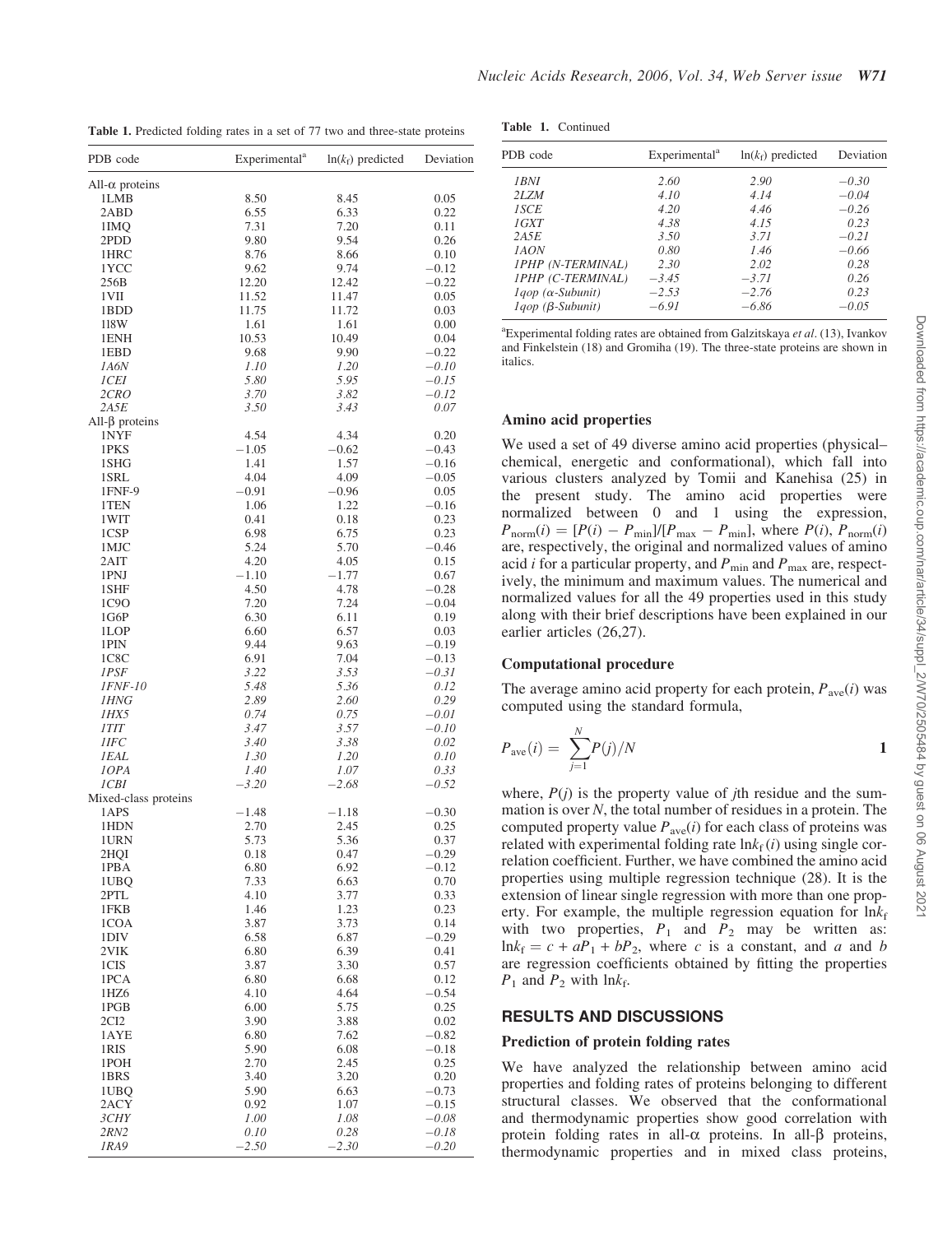

Figure 1. Relationship between experimental and predicted  $ln(k_f)$  values using multiple regression model with jack-knife test in a set of 77 two and three-state proteins.

physical–chemical properties show significant correlation with protein folding rates. This observation is similar to that reported earlier with a small set of proteins (19).

We have combined the amino acid properties using multiple regression technique. The combination of 10 properties in all- $\alpha$  proteins yielded the correlation coefficient of 0.997 and the predicted folding rates are presented in Table 1. We have also performed jack-knife test to examine the validity of the present method and the results are shown in Figure 1. In this test, the folding rates of  $(n - 1)$  proteins have been used to derive the coefficients in multiple regression equation and the same coefficients have been used for predicting the folding rate of the left-out protein. The same procedure has been repeated for *n* times for obtaining the folding rates of all proteins. We observed an excellent correlation of 0.992 between experimental and predicted folding rates of proteins in the considered all- $\alpha$  proteins. We have also carried out the computations for all- $\beta$  and mixed class proteins and the results are included in Table 1 and Figure 1. We obtained the correlation of 0.99 for both all- $\beta$  and mixed class proteins in back-check prediction. The jack-knife test yielded the correlation of 0.97 and 0.90, respectively for all- $\beta$  and mixed class proteins. The less correlation of mixed class proteins than all- $\alpha$  and all- $\beta$  classes of proteins might be due to the complicate nature of the structures with both  $\alpha$ -helices and  $\beta$ -strands.

Considering all the 77 proteins together, we obtained the overall correlation of 0.99 and 0.96, respectively, for the backcheck prediction and jack-knife tests. The deviation between experimental and predicted folding rates is 0.23 for the backcheck prediction and 1.19 for the jack-knife test. Further, the prediction results obtained with two-state proteins are similar to that obtained with three-state proteins. It may be noted that the reported folding rates are given in logarithmic scale and the actual error will be relatively high in the real values of protein folding rates. Interestingly, the folding rates of 44 out of 77 proteins (57%) are predicted within the deviation of less than 1 unit. In the self-consistency test (back-check prediction) all proteins have been predicted within this limit. Further, we have developed a single equation for predicting the folding rates of proteins without structural class information and obtained the correlation of 0.87.

#### Prediction on the web

We have developed a web server for predicting the folding rates of two and three-state proteins. Figure 2a shows the details of our web server including the input options. It takes the amino acid sequence in one letter format as the input and automatically omits gaps. It also gets the information about the structural class. The structural class information for a protein of known structure can be obtained either from SCOP or CATH databases and prediction results for structural class can be obtained with other servers, such as, protein structure prediction server (PSA; http://bmerc-www.bu.edu/psa/), secondary structural content prediction (SSCP; http://www.bork. embl-heidelberg.de/SSCP/) etc. The output formats are shown in Figure 2b. It shows the amino acid composition of the query protein, selected type of the protein and the predicted folding rate. As an example, for  $\lambda$  repressor belonging to all- $\alpha$  protein, the predicted folding rate,  $ln(k_f)$ , is 8.44/s, which agrees remarkably well with experimental observations (8.50/s). The prediction results are freely available at http://psfs.cbrc. jp/fold-rate/.

#### Comparison with other methods

The methods based on 3D structures of proteins reveals the relationship between structural parameters, such as contact order, long-range order, etc. and protein folding rates. These methods showed a correlation in the range of 0.8– 0.9. Gong *et al*. (17) reported the correlation of 0.91 using secondary structure content. Recently Putna and Rost (20) predicted protein folding rates from amino acid sequence using the information about predicted long-range contacts and reported a correlation of 0.61 for a set of 37 proteins. The present method shows the correlation of 0.97 and 0.93 between experimental and predicted folding rates with the back-check and jack-knife tests, respectively. These accuracy levels are better than other methods in the literature. Although the direct comparison of correlation coefficients obtained in the present work with the other methods is not appropriate, the empirical relationships derived for different structural classes predict the folding rates with high accuracy.

#### Limitations of the present method and possible improvements

In the present work, we have used the amino acid sequence and 49 amino acid properties for predicting protein folding rates using multiple regression equations. We observed a good agreement between predicted and experimental folding rates of proteins. It may be noted that the folding rates of proteins depend on experimental conditions, which are not considered in the present work. On the other hand, the inclusion of structural and evolutionary information may improve the prediction accuracy.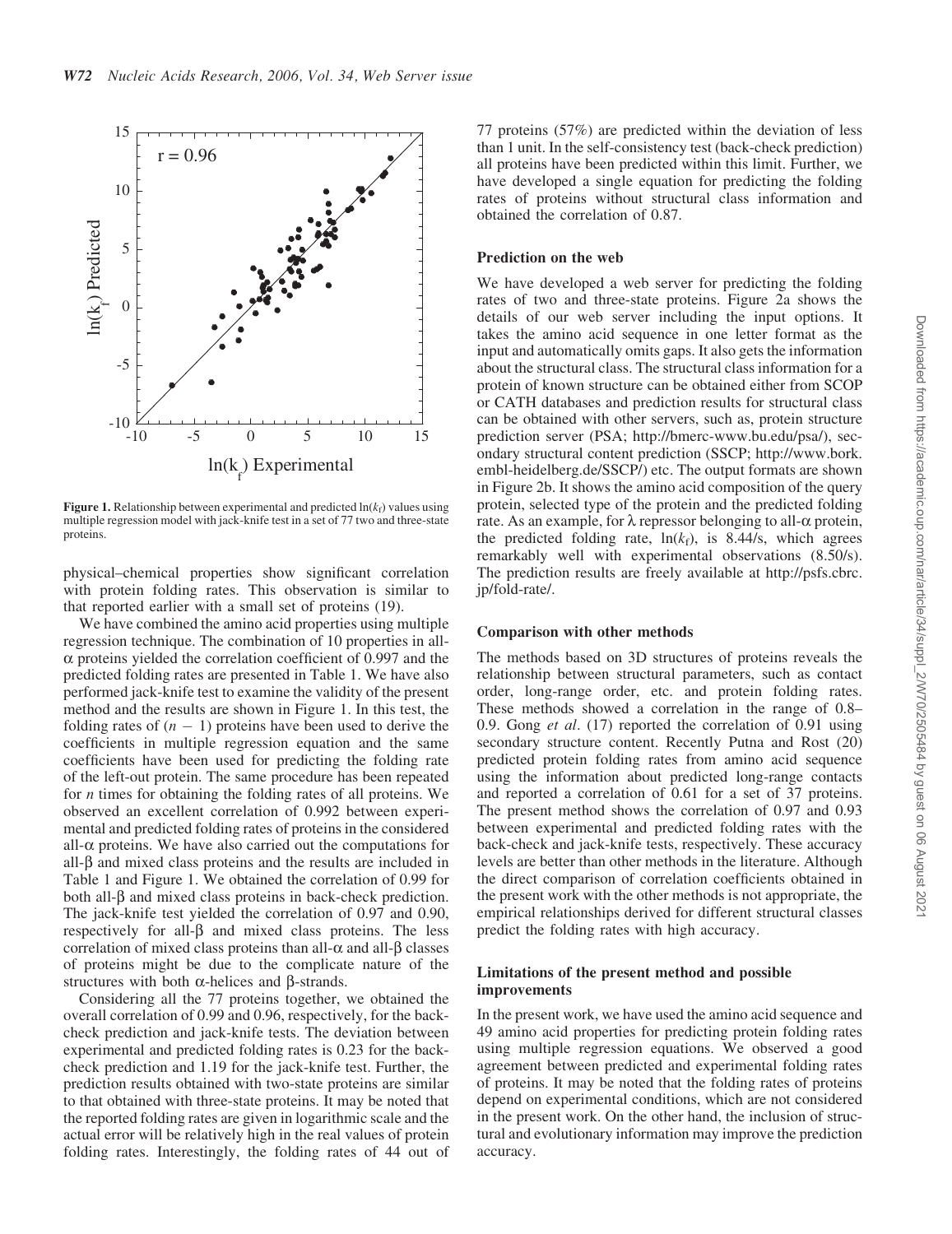# **Welcome to FOLD-RATE: Prediction of Protein Folding Rates from Amino Acid Sequence**

Protein folding rate is a measure of slow/fast folding of proteins from the unfolded state to native threedimensional structure. Prediction of protein folding rates from amino acid sequence is a challenging problem. Several methods have been proposed for prdicting the folding rates of two- and three state proteins.

We have developed a statistical method based on multiple regression technique for predicting protein folding rates using amino acid composition and properties. Different regression equations have been set up for proteins belonging to different structural classes, all-alpha, all-beta and mixed class proteins. Further, we have derived a general equation applicable for all structural classes of proteins, which may be used for predicting the folding rates for proteins of unknown structural class.

FOLD-RATE predicts the folding rate of two and three-state proteins with/without structural class information. To predict the folding rate enter your sequence in a single letter code in the following box and select the structural class.



**(a) (b)**

FOLD-RATE Results

Thank you for using FOLD-RATE.

Amino acid composition for your sequence is given below:

|                | Residue Occurrence | Composition<br>$(\%)$ |
|----------------|--------------------|-----------------------|
| A              | 11                 | 12.6                  |
| D              | 2                  | 2.3                   |
| $\overline{C}$ | $\mathbf 0$        | Ũ                     |
| E              | 10                 | 11.5                  |
| F              | 2                  | 2.3                   |
| G              | 6                  | 6.9                   |
| Έ              | Û                  | 0                     |
| I              | 5                  | 5.75                  |
| K              | 7                  | 8.05                  |
| L              | 10                 | 11.5                  |
| M              | 3                  | 3.45                  |
| $\mathbf N$    | 5                  | 5.75                  |
| P              | 2                  | 2.3                   |
| Q              | $\overline{4}$     | 4.6                   |
| R              | 3                  | 3.45                  |
| S              | 7                  | 8.05                  |
| T              | 1                  | 1.15                  |
| V              | 5                  | 5.75                  |
| W              | Ů                  | 0                     |
| Y              | 4                  | 4.6                   |
| Total          | 87                 |                       |

The folding rate,  $ln(k<sub>e</sub>) = 8.44/\text{sec}$ 

Figure 2. Web based prediction of protein folding rates. (a) First page showing the input format (amino acid sequence in single letter code; an example is shown for  $\lambda$ repressor (1LMB) and structural class information (all-a). (b) The query sequence, amino acid composition, type of the protein and predicted folding rate are shown. The  $ln(k_f)$  value is predicted to be 8.44/s.

# **CONCLUSIONS**

We have devised a method based on multiple regression technique for predicting protein folding rates using amino acid properties. Different regression equations have been developed for proteins belonging to all- $\alpha$ , all- $\beta$  and mixed class proteins. We observed that the predicted folding rates show an excellent agreement with experimental results. A web server has been developed for the prediction purpose and the results are available online, which may be very helpful for the users to get the folding rate of any protein with its structural class information.

# ACKNOWLEDGEMENTS

The Open Access publication charges for this article were waived by Oxford University Press.

*Conflict of interest statement.* None declared.

# **REFERENCES**

- 1. Eaton,W.A., Munoz,V., Hagen,S.J., Jas,G.S., Lapidus,L.J., Henry,E.R. and Hofrichter,J. (2000) Fast kinetics and mechanisms in protein folding. *Ann. Rev. Biophys. Biomol. Struct.*, 29, 327–359.
- 2. Plaxco,K.W., Simons,K.T. and Baker,D. (1998) Contact order, transition state placement and the refolding rates of single domain proteins. *J. Mol. Biol.*, 277, 985–994.
- 3. Debe,D.A. and Goddard,W.A.,III (1999) First principles prediction of protein folding rates. *J. Mol. Biol.*, 294, 619–625.
- 4. Gromiha,M.M. and Selvaraj,S. (2001) Comparison between long-range interactions and contact order in determining the folding rate of two-state proteins: application of long-range order to folding rate prediction. *J. Mol. Biol.*, 310, 27–32.
- 5. Munoz,V. and Eaton,W.A. (1999) A simple model for calculating the kinetics of protein folding from three-dimensional structures. *Proc. Natl Acad. Sci. USA*, 96, 11311–11316.
- 6. Dinner,A.R. and Karplus,M. (2001) The roles of stability and contact order in determining protein folding rates. *Nature Struct. Biol.*, 8, 21–22.
- 7. Makarov,D.E., Keller,C.A., Plaxco,K.W. and Metiu,H. (2002) How the folding rate constant of simple, single-domain proteins depends on the number of native contacts. *Proc. Natl Acad. Sci. USA*, 99, 3535–3539.
- 8. Zhou,H. and Zhou,Y. (2002) Folding rate prediction using total contact distance. *Biophys. J.*, 82, 458–463.